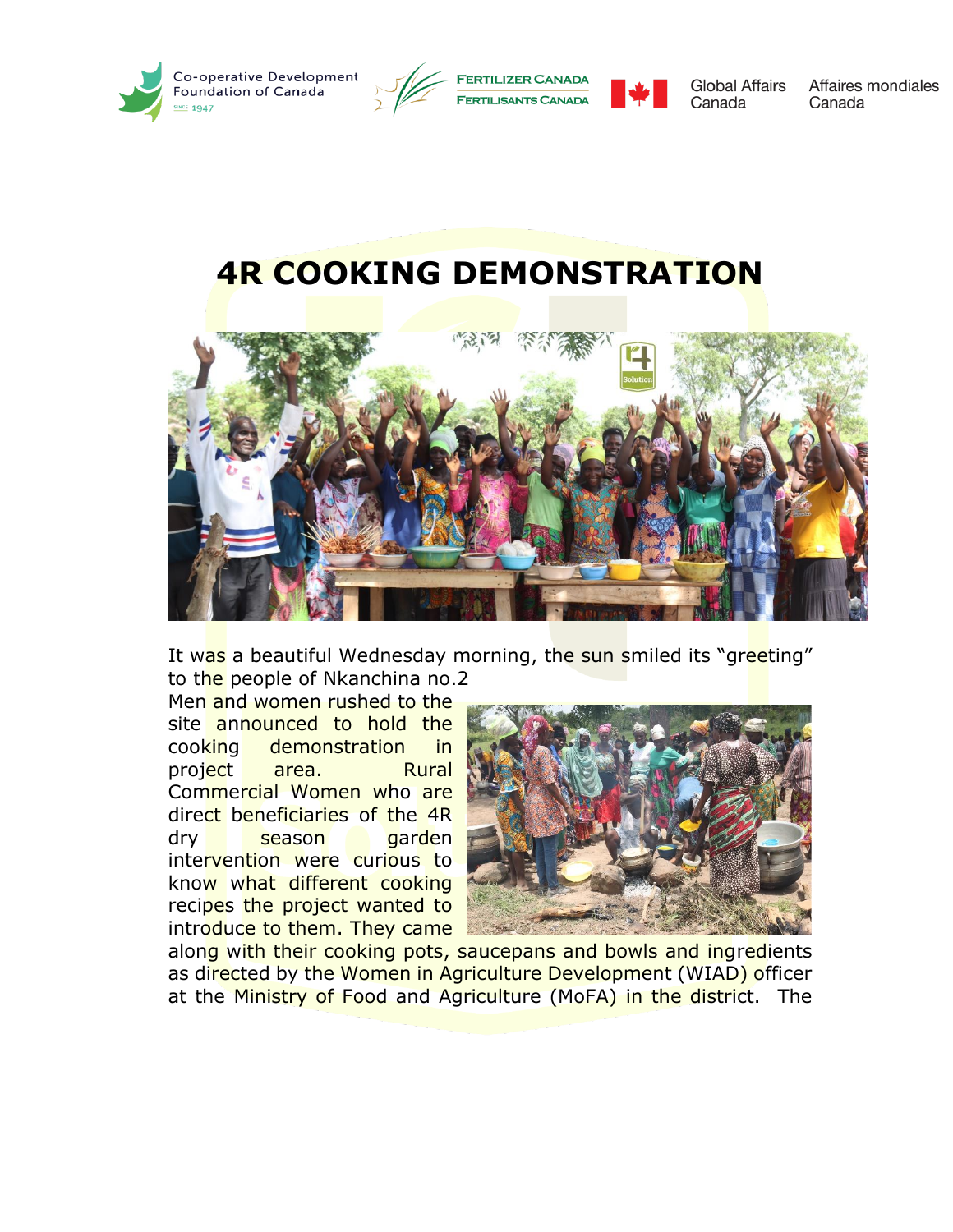





**Global Affairs** Canada

Affaires mondiales Canada

demonstration started with a sensitization exercise by the 4R Gender Officer and the WIAD officer, to explain the new recipes that would be introduced and their nutritional benefits to the women, their children and households.

The women were told they were going to cook meals they already know introducing a little twist in their recipe to fortify them. Soyabean was a major ingredient which was used in diversifying



most meals prepared at the demonstration site.

Vegetables, such as bean leaves, okra, pumpkin leaves, hibiscus leaves amongst others were plucked from the dry season garden and incoperated into some meals.

Rural Commercial Women and other women outside the 4R project were surprised to see

soyabeans being added to multiple food recipes (Tuo- Zaafi (TZ), Tubani, Koose, and Bean leaf soup). They were told of its nutritional benefits and the vitamins they could give to the body.

Participants learnt how to make new meals which some have never prepared before. They learnt how to make soyabean khebabs, soyabean milk, Bean cake salad, soyabean fufu, bean leaf soup with soyabean, soya sauce amongst others.